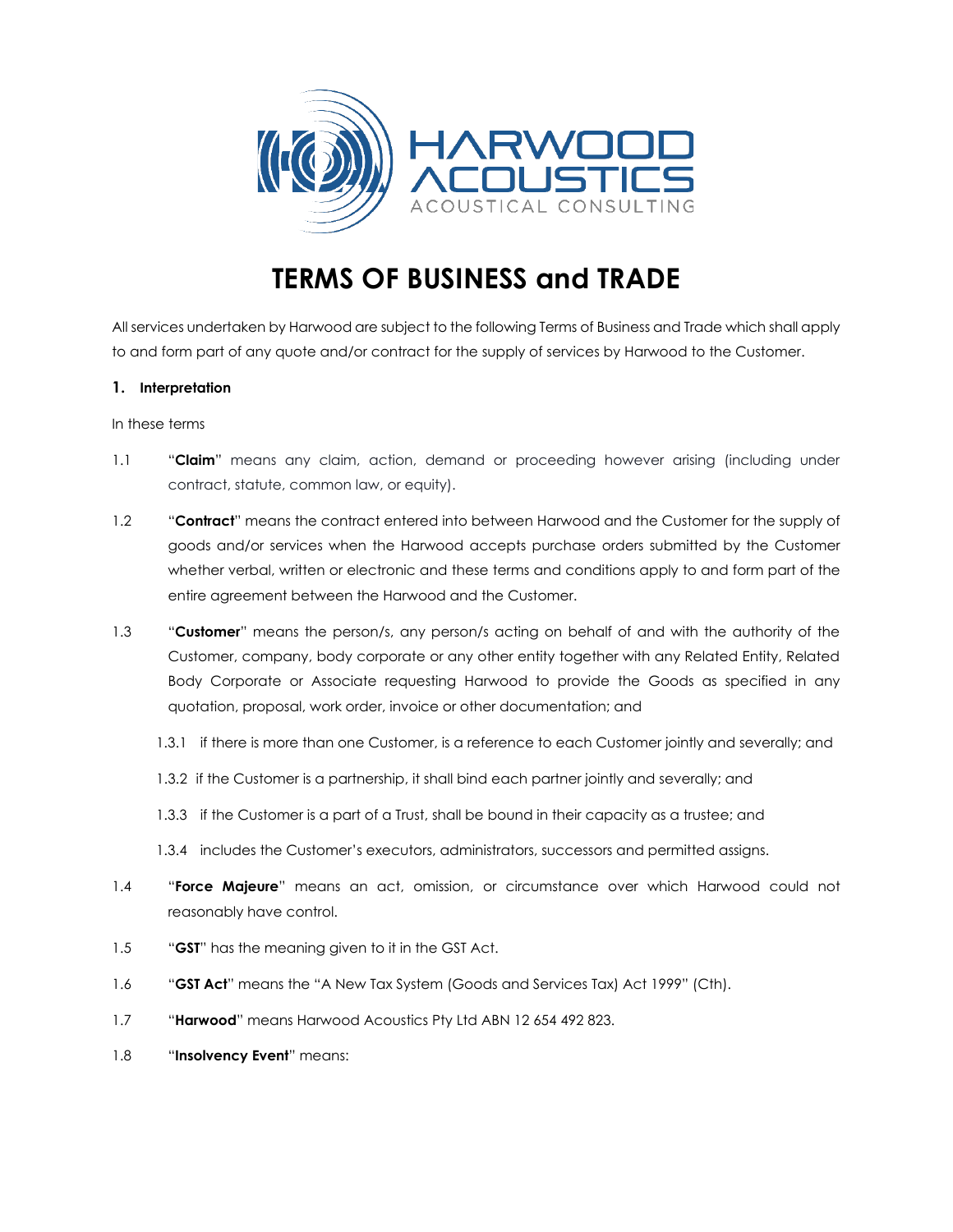- 1.8.1 a controller (as defined in section 9 of the Corporations Act), administrator or similar officer is appointed in respect of a person or any asset of a person;
- 1.8.2 a liquidator or provisional liquidator is appointed in respect of a person;
- 1.8.3 any application (that is not withdrawn or dismissed within seven days is made to a court for an order, or an order is made, or a meeting is convened or a resolution is passed, for the purpose of (i) appointing a person referred to in paragraph i) or ii) of this definition; (ii) winding up or deregistering a person; or (iii) proposing or implementing a scheme of arrangement of a person, other than with the prior approval of the Agent under a scheme of arrangement pursuant to Part 5.1 of the Corporations Act;
- 1.8.4 any action, proceedings, procedure or step is taken for the purpose of implementing or agreeing (i) a moratorium of any indebtedness of a person; (ii) any other composition, compromise, assignment or arrangement with any creditor or creditors of a person; or (iii) any similar proceeding or arrangement by which the assets of a person are subjected conditionally or unconditionally to the control of its creditors or a trustee;
- 1.8.5 any event occurs in relation to a person in any jurisdiction that is analogous, or has a substantially similar effect, to those set out in paragraphs i) to iv) of this definition (inclusive); or
- 1.8.6 a person is or admits in writing that it is, or is declared to be, or is taken under any applicable law to be (for any purpose), insolvent or unable to pay its debts
- 1.9 "**Loss**" includes (without limitation) the following, whether direct or indirect, special or consequential in nature:
	- 1.9.1 loss, damage, costs (including legal costs on a solicitor and own client basis), action or expense of any kind; and
	- 1.9.2 to the extent not covered in the preceding subclause, loss of profits, opportunity, use, revenue, goodwill, bargain, production, sales turnover, income, reputation (or damage to it), employment, corruption or destruction of data, customers, loss relating to or in connection with any other contract, business or anticipated savings, reduction in value, any delay or financing costs or increase in operating costs, or any other financial or economic loss; and
	- 1.9.3 anything referred to in the preceding subclauses relating to or arising out of or in connection with:
		- 1.9.3.1 personal injury (including death or disease) to the Customer;
		- 1.9.3.2 personal injury (including death or disease) to any third party; or
		- 1.9.3.3 loss of or damage to the property of Harwood, the Customer or any third party;
		- 1.9.3.4 a breach or non-compliance by Harwood or the Customer with any law.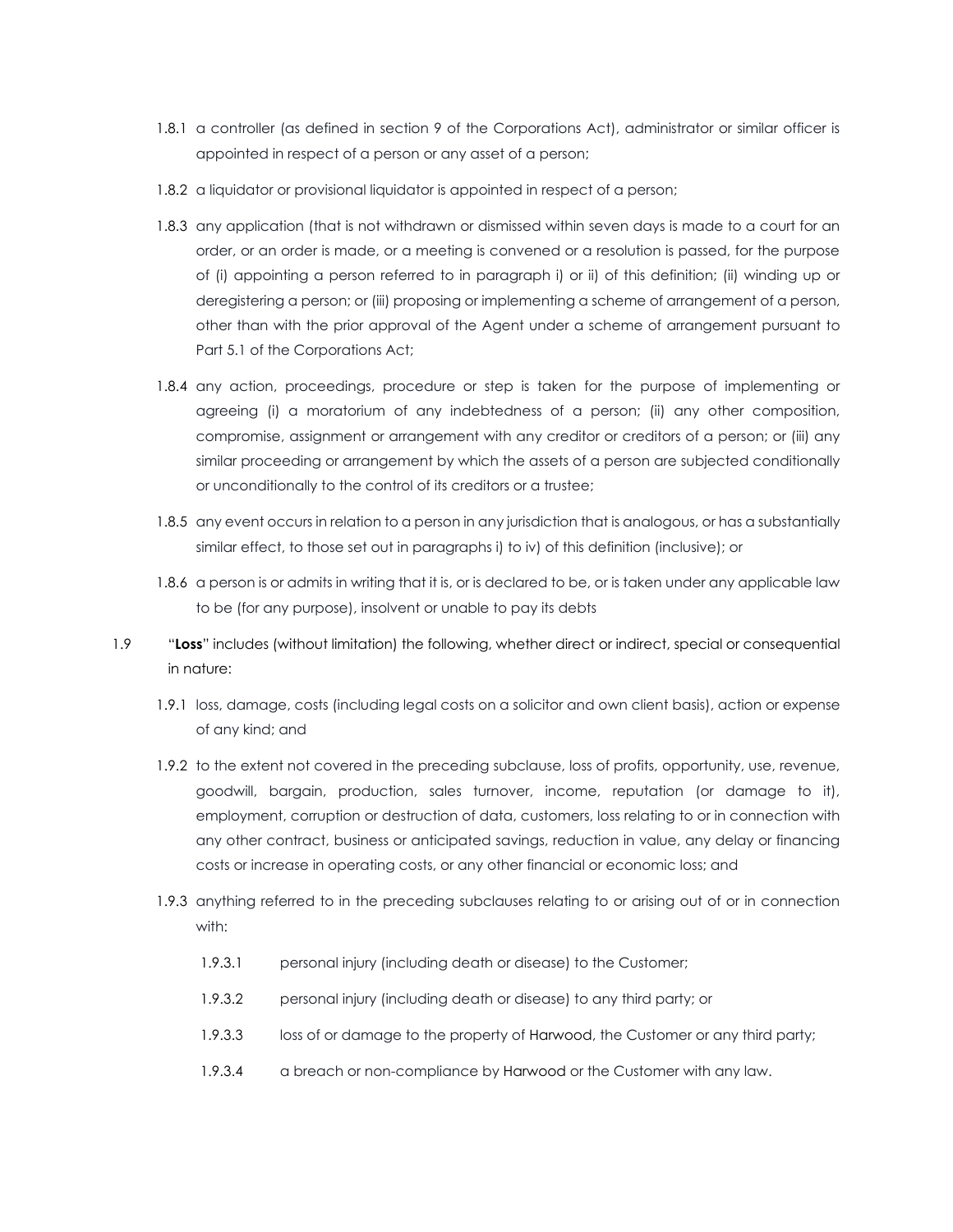- 1.10 "**Party**" means Harwood and/or the Customer.
- 1.11 "**Plans**" means any drawings, structural or other plans, specifications, documents, instructions, or information (including verbal instructions or descriptions) provided by the Customer to Harwood or otherwise provided by Harwood to the Customer.
- 1.12 "**Price**" means the Price payable (plus any GST where applicable) for the Services as agreed between Harwood and the Customer in accordance with clause 4 and these Terms.
- 1.13 "**Project**" means any project to which the Terms relate or in relation to which the Services are provided by Harwood.
- 1.14 "**Quote**" means any quote provided by Harwood to the Customer.
- 1.15 "**Services**" means any acoustical services supplied by Harwood to the Customer, from time to time and includes without limitation the supply of the Goods (and the Goods themselves), where applicable.
- 1.16 "**Site**" means any site at which the Services and/or Goods are to be provided as specified in the Quote or otherwise agreed in writing.
- 1.17 "**Tax Invoice**" has the same meaning as in the GST Act.
- 1.18 "**Terms**" these Terms of Business and Trade.
- 1.19 "**the Price**" the price payable by the Customer for the Goods and Services as set out in the Quotation or calculated in accordance with the Quotation.
- 1.20 "**the Quotation**" the quotation issued by Harwood Acoustics in respect of the sale of the Goods and Services to the Customer which quotation is deemed to incorporate these conditions.
- 1.21 In these Terms unless inconsistent with the context or subject matter:
	- (a) References to a party to any agreement or document include that party's permitted assignees and successors, including executors and administrators and legal representatives.
	- (b) Words denoting the singular include the plural and words denoting the plural include the singular.
	- (c) Words denoting any gender include all genders.
	- (d) The word 'person' includes any individual, corporation or other body corporate, partnership, joint venture, trust, association, and any Government Agency.
	- (e) Any promise, agreement, representation, or warranty given or entered into on the part of two or more persons binds them jointly and each of them severally.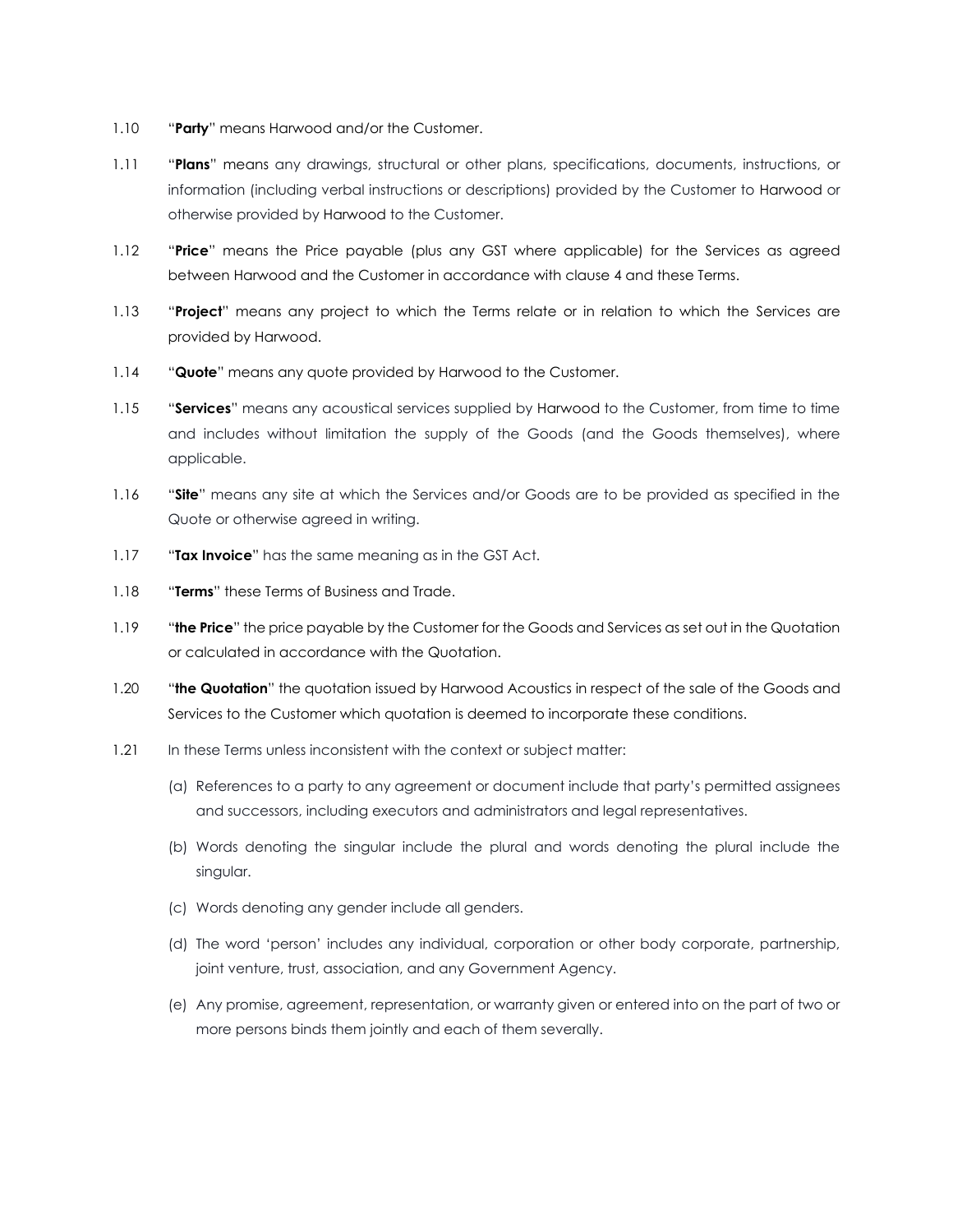- (f) Any promise, agreement, representation, or warranty given or entered into on the part of two or more persons is for the benefit of them jointly and each of them severally.
- (g) No provision of these Terms will be construed adversely to a party because that party was responsible for the preparation of that provision or these Terms.
- (h) If a period of time begins on a given day or the day of an act or event, it is to be calculated exclusive of that day.
- (i) A reference to time is a reference to time in the capital city of the State.
- (j) A reference to a day is a reference to a day in the capital city of the State.
- (k) A reference to a day is to be interpreted as the period of time commencing at midnight and ending 24 hours later.
- (l) If any act is required to be performed under these Terms on or by a specified day and that day is not a business day, the act must be performed on or by the next business day.
- (m) A reference to an amount of dollars, Australian dollars, \$ or A\$ is a reference to the lawful currency of the Commonwealth of Australia, unless the amount is specifically denominated in another currency.
- (n) Where these Terms are agreed on behalf of a party by an attorney, the attorney by executing it declares that the attorney has no notice of revocation of the power of attorney.
- (o) A reference to writing or written includes email.
- (p) Where a word or phrase is defined, other parts of speech and grammatical forms of that word or phrase have corresponding meanings.

#### **2. Acceptance, Application and Provision of Services**

- 2.1 The Customer is taken to have exclusively accepted and is immediately bound, jointly and severally, by the Terms, including any Quote, if:
	- 2.1.1 the Customer returns a signed copy of these Terms to Harwood;
	- 2.1.2 the Customer instructs Harwood to proceed with any Services;
	- 2.1.3 the Customer pays any amount to Harwood in respect of the Services; or
	- 2.1.4 the Customer indicates that they accept the Quote.
- 2.2 These Terms may only be amended with the consent of both parties in writing and shall prevail to the extent of any inconsistency with any other document or agreement between the Customer and Harwood.
- 2.3 Harwood and the Customer agree that Harwood will provide the Services to the Customer on the terms and conditions contained in these Terms.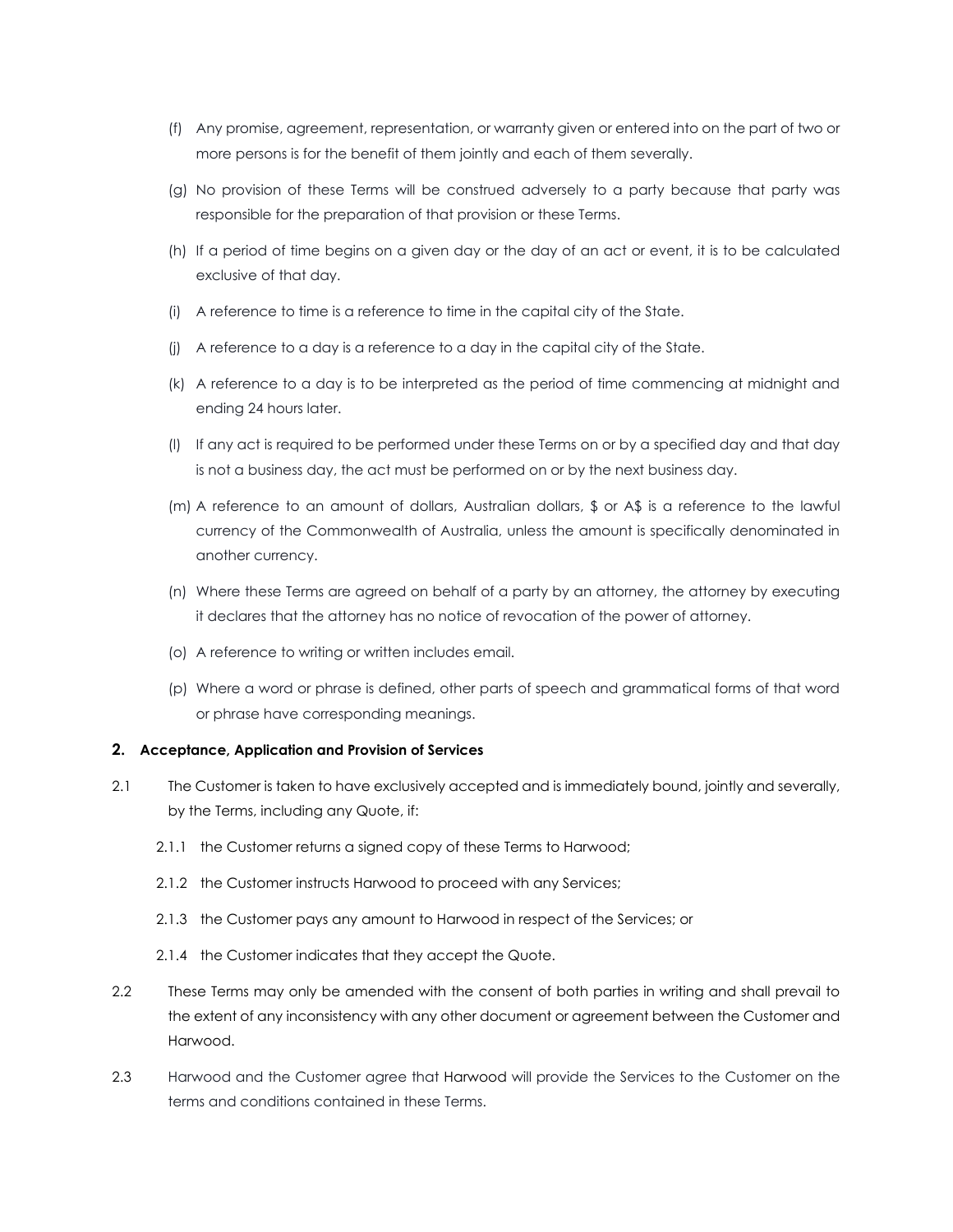- 2.4 These Terms apply to all Services provided and any Goods provided by Harwood to the Customer at any time following the time when these Terms become binding on the Customer.
- 2.5 These Terms may be updated by Harwood at any time; however, any changes will not apply retrospectively.
- 2.6 All Quotes are valid for acceptance for 90 days for their date unless otherwise stated in the Quote.
- 2.7 A Quote may contain additional terms which form part of these Terms. In the event of any inconsistency between these Terms and any Quote, the terms contained in the Quote will prevail to the extent of such inconsistency.

# **3. Authorised Representatives**

- 3.1 The Customer agrees that, should the Customer introduce any third party to Harwood as the Customer's duly authorised representative, once introduced that person shall have the full authority of the Customer to instruct or order any Goods or Services on the Customer's behalf and/or to request any variation to the Services on the Customer's behalf (such authority to continue until all requested Services have been completed or the Customer otherwise notifies Harwood in writing that said person is no longer the Customer's duly authorised representative).
- 3.2 If the Customer's duly authorised representative is to have only limited authority to act on the Customer's behalf, then the Customer must specifically and clearly advise Harwood in writing of the parameters of the limited authority granted to their representative.
- 3.3 The Customer specifically acknowledges and accepts that they will be solely liable to Harwood for all additional costs incurred by Harwood (including Harwood's profit margin) in providing any Goods, Services or variation/s requested by the Customer's duly authorised representative (subject always to the limitations imposed under this clause (if any).

# **4. Price and payment**

- 4.1 The Price shall be the amount specified on the Quote, subject to any variation in accordance with these Terms.
- 4.2 Harwood reserves the right to change the Price, even after the Customer has accepted a Quote or instructed Harwood to proceed with the Services, if:
	- 4.2.1 variations to the Services are requested by the Customer (including the specifications of any Goods); and
	- 4.2.2 additional Services are requested by the Customer beyond the Services included in the Quote;
	- 4.2.3 during the course of the Services, any necessary Goods cease to be available from Harwood's third-party supplier (if applicable), in which instance Harwood reserves the right to provide alternative Goods, subject to prior confirmation and agreement of both parties;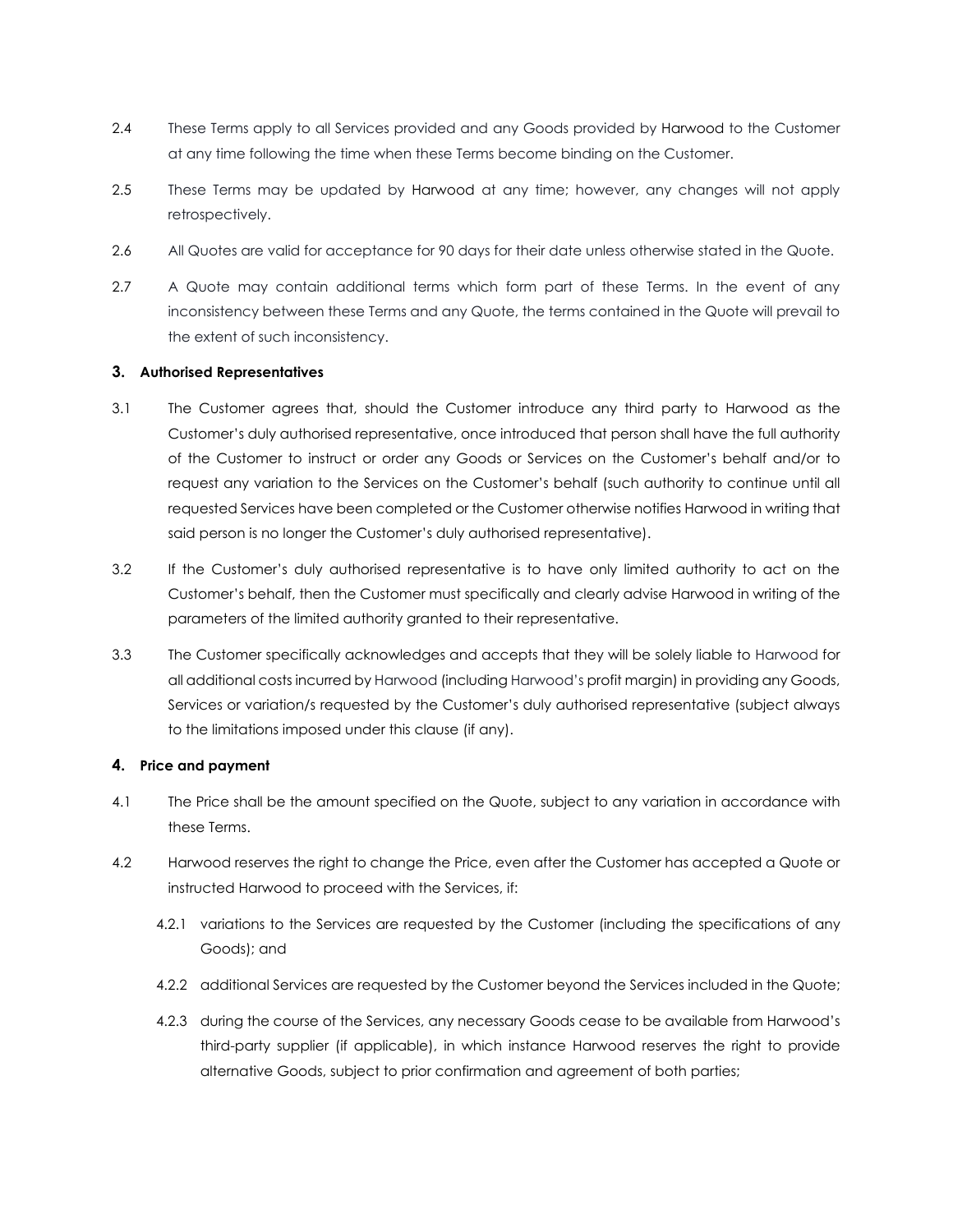- 4.2.4 additional Services are required due to the discovery of hidden or unidentifiable difficulties (including, but not limited to, availability of supplies, limited access to the Site, poor weather conditions, prerequisite work by any third party not being completed, or change of instructions, designs, or Plans, etc) which are only discovered on commencement of the Services; or
- 4.2.5 any variation to Harwood's cost of labour or materials, inaccurate documentation provided by the Customer, or where additional Services are required due to unforeseen circumstances which are beyond Harwood's control.
- 4.3 At the sole discretion of Harwood, Harwood reserves the right to halt all Services until such time as it and the Customer agree to changes to the Services as outlined in the Quote to incorporate any variances. The variances once approved shall be detailed in writing and charged for based on the fees in Harwood's Quote and will be shown as variations on the tax invoice. Payment for all variations must be made in full at their time of completion.
- 4.4 Payment for all Services shall become due prior to dispatch of any report produced by Harwood as part of the Services.
- 4.5 The Customer acknowledges that Harwood may require the Customer to pay 50% of the total fee contained in the Quote to Harwood prior to commencement of the Services.
- 4.6 The Customer acknowledges that a draft report will be provided to the Customer by Harwood along with a tax invoice for the remaining 50% of the fee contained in the Quote and that this invoice is required to be paid prior to the release of the final report.
- 4.7 Payment may be made by cash, bank cheque, electronic/on-line banking, eftpos, credit card (a surcharge may apply per transaction), or by any other method as agreed to between the Customer and Harwood.
- 4.8 The Customer shall not be entitled to set off against, or deduct from the Price, any sums owed or claimed to be owed to the Customer by Harwood nor to withhold payment of any invoice because part of that invoice is in dispute.
- 4.9 If payment is not made in accordance with this clause, Harwood may (without limitation to its other rights):
	- 4.9.1 require the Customer to pay Harwood interest on all outstanding monies from the due date until the date of payment at the rate of 10% per annum accruing daily;
	- 4.9.2 demand payment and all money payable under these Terms or any Quote to Harwood shall immediately become due and payable;
	- 4.9.3 refuse to provide a final report or supply any further part of the Services to the Customer until all outstanding monies, including any accrued interest, is paid in full; or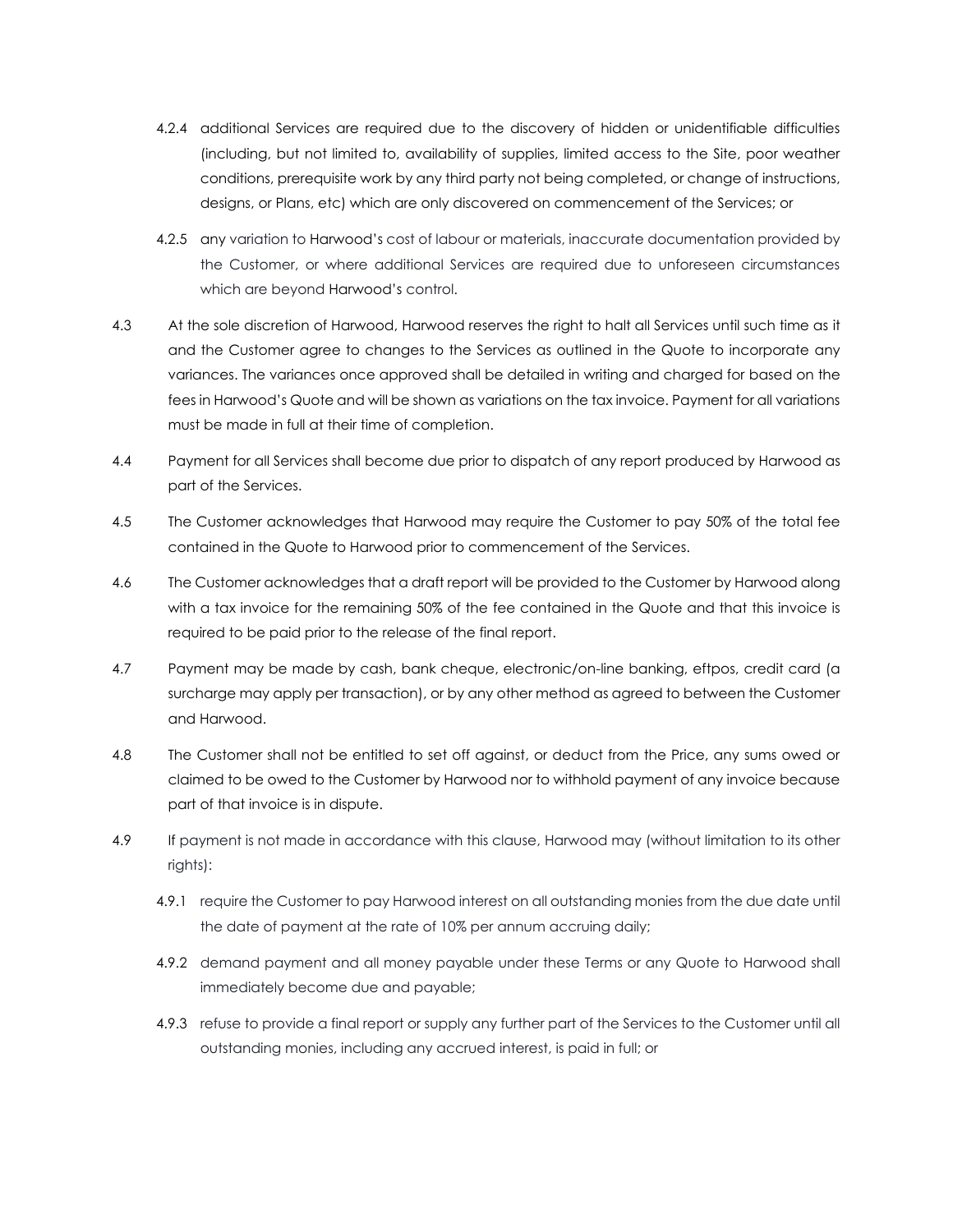- 4.9.4 terminate these Terms whereupon the full price for the Services then supplied, whether or not the time for payment under these Terms has arrived, will be immediately due and payable.
- 4.10 Harwood will not be responsible for any fines issued by the Council as a result of any report not being issued due to non-payment by the Customer, in the required timeframe.

# **5. Limitation of Liability**

- 5.1 Subject to these Terms, Harwood shall be under no liability whatsoever to the Customer for any indirect and/or consequential loss and/or expense (including loss of profit) suffered by the Customer arising out of a breach by Harwood of these terms and conditions (alternatively Harwood's liability shall be limited to damages which under no circumstances shall exceed the Price of the Goods).
- 5.2 Harwood excludes all rights, representations, guarantees, conditions, warranties, undertakings, remedies, or other terms in relation to the Services that are not expressly set out in these Terms to the maximum extent permitted by law.
- 5.3 Without limiting the generality of this clause, Harwood expressly excludes any liability in contract, tort or otherwise for any injury, damage, Loss, delay or inconvenience caused directly or indirectly by:
	- 5.3.1 any act or omission of the Customer, including any delay caused by the Customer; or

5.3.2 any defect in, or problem caused by, documents or other materials supplied by the Customer.

- 5.4 Subject to the other terms of this clause, Harwood's total maximum aggregate liability to the Customer for any Loss or damage or injury arising out of or in connection with the supply of services under these Terms, including any breach by Harwood of these Terms however arising, under any indemnity, in tort (including negligence), under any statute, custom, law or on any other basis, is limited to the actual charges paid by the Customer to Harwood under these Terms in the 6-month period preceding the matter or event giving rise to the claim.
- 5.5 Nothing in these Terms is intended to have the effect of excluding, restricting, or modifying the application of all or any of the provisions of the ACL, or the exercise of a right conferred by such a provision, or any liability of Harwood in relation to a failure to comply with a guarantee that applies under the ACL to a supply of goods or services.
- 5.6 If Harwood is liable to the Customer in relation to a failure to comply with a guarantee that applies under the ACL that cannot be excluded, or is otherwise liable for any matter that cannot be excluded, Harwood's total liability to the Customer for that failure is limited to, at the option of Harwood the costs of the resupply of the relevant Services to which the liability relates or the payment of the costs of resupply of the relevant Services.
- 5.7 Without limitation to the other terms of these Terms, Harwood excludes any liability to the Customer, whether in contract, tort (including negligence) or otherwise, for any special, indirect or consequential Loss arising under or in connection with these Terms.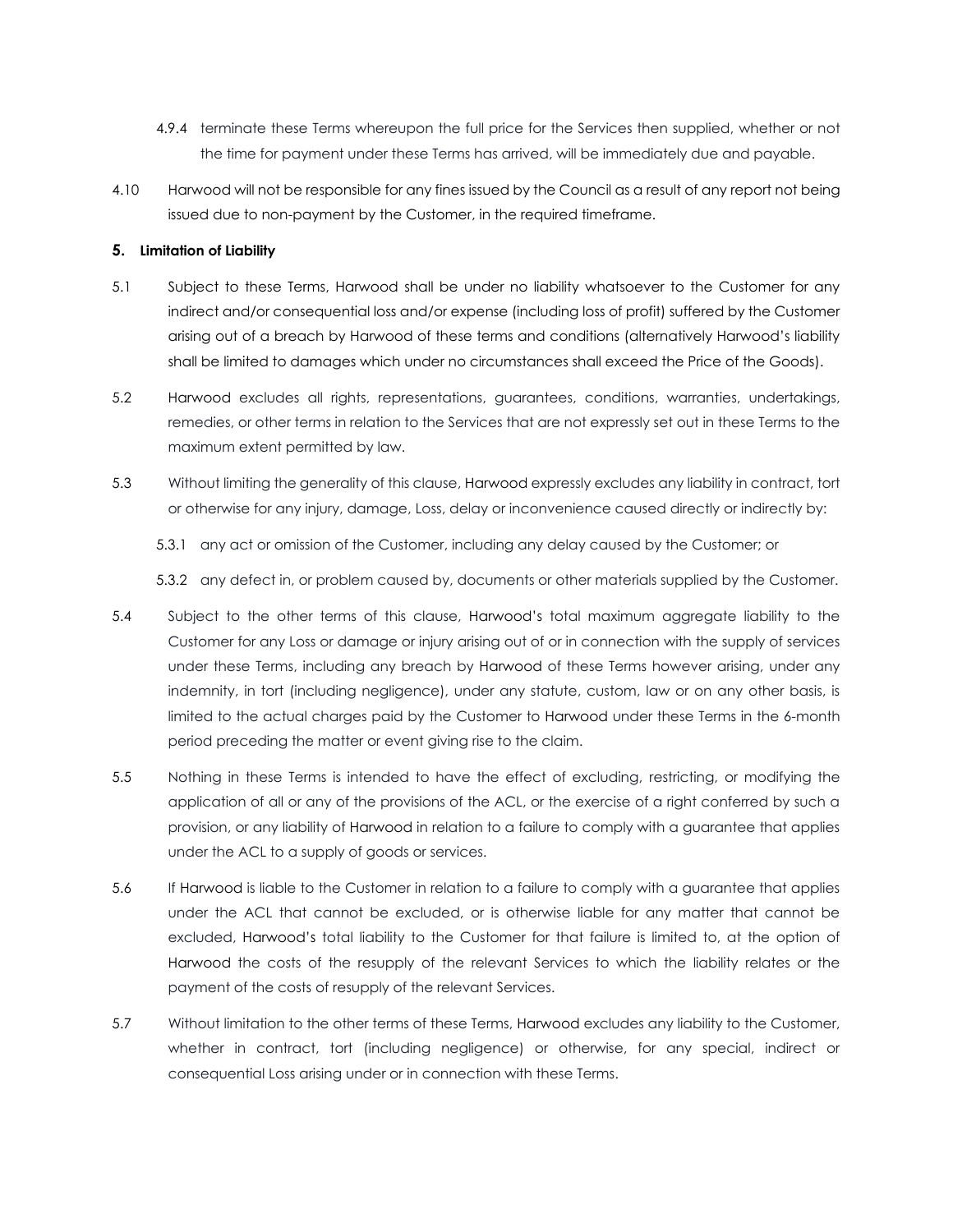- 5.8 The Customer is solely responsible for ensuring that the provision of the Services is suitable or adequate for its purposes.
- 5.9 The Customer acknowledges that, prior to execution, it has satisfied itself by independent investigation as to the suitability of Harwood and the Services for its intended purposes and as to the requirements of any applicable legislation or any relevant government authority.
- 5.10 To the fullest extent permitted by law all warranties as to suitability and as to adequacy otherwise applicable are expressly negated by Harwood.

# **6. Disclaimer**

- 6.1 Harwood provides the Services on an "as is" basis and without any warranties, representations, or conditions of any kind, whether express, implied or statutory, to the extent permitted by law. The Customer relies on the Services at its own risk.
- 6.2 Without limiting the other terms of this clause, the Customer acknowledges and agrees that:
	- 6.2.1 any report, advice, recommendation, information, assistance, or service provided by Harwood in relation to the Services supplied is given in good faith, is based on Harwood's own knowledge and experience, and it shall be the responsibility of the Customer to confirm the accuracy and reliability of the same in light of the project and the use to which the Customer makes or intends to make of the Services. Such reports, advice, recommendations, information and assistance are followed or acted upon entirely at the Customer's own risk, and accordingly Harwood shall not be liable for any such advice or recommendation;
	- 6.2.2 Harwood reserves the right to make any changes to any report or other documents prepared in relation to the Services which are required to conform with any applicable safety or other statutory or regulatory requirements; and
	- 6.2.3 Harwood prepares its report based on its inspection of the Site and information and documents provided to it by the client. Harwood will not be responsible for any loss or damage suffered by the Customer should the project or the intended use change following the provision of any report and the Services.

# **7. Access**

- 7.1 The Customer shall ensure that Harwood has always clear and free access to the Site to enable them to undertake the Services.
- 7.2 Harwood shall not be liable for any loss or damage to the Site (including, without limitation, damage to pathways, driveways, flooring, and concreted or paved or grassed areas) unless due to the negligence of Harwood.
- 7.3 Where the Site has limited access, (including, but no limited to, pets, construction sites, or no elevator access in apartment buildings) which will delay or interrupt the Services, any additional costs will be invoiced to the Customer as a variation in accordance with these Terms.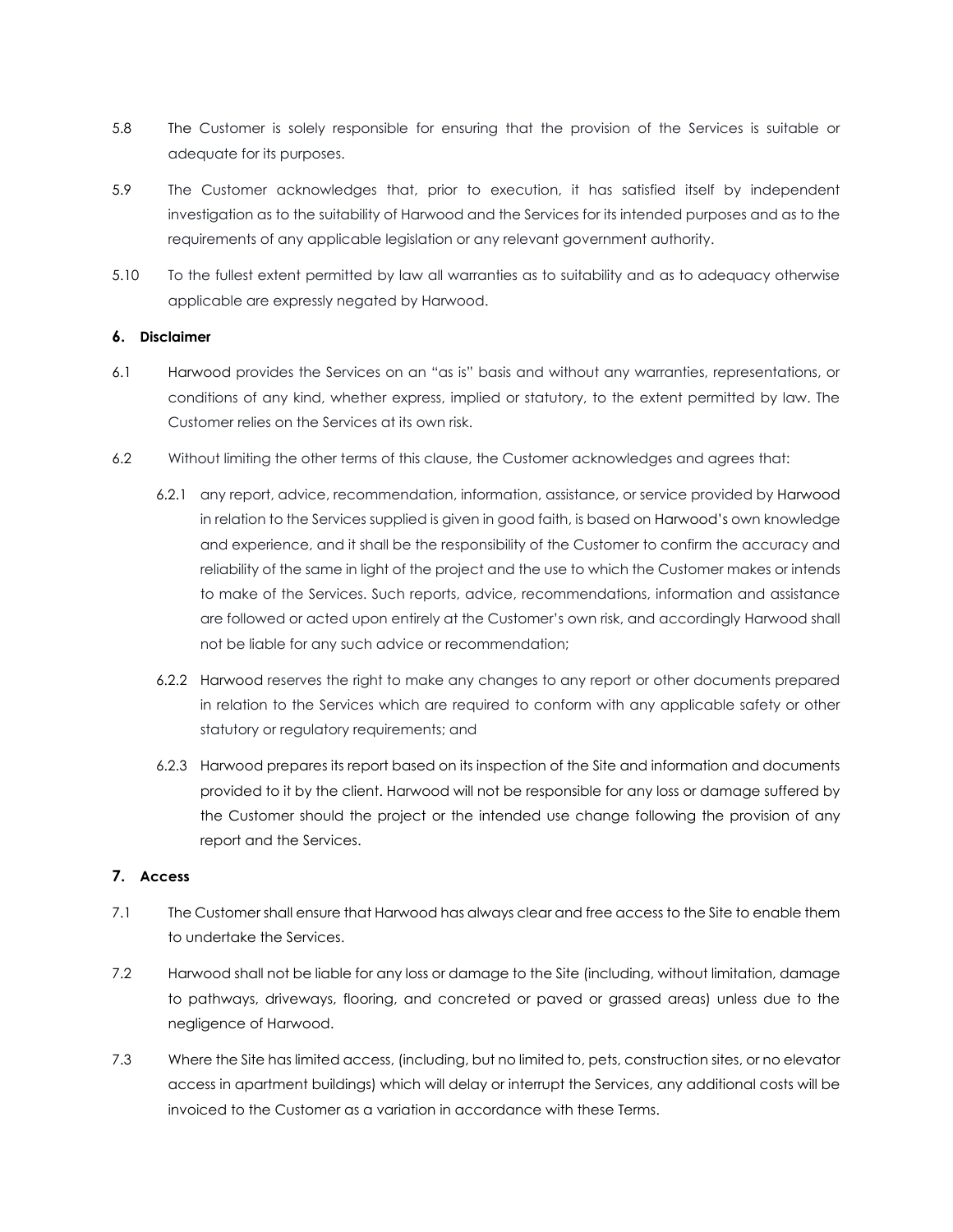# **8. GST**

- 8.1 Unless otherwise stated, the Price does not include GST.
- 8.2 In addition to the Price, the Customer must pay to Harwood an amount equal to any GST Harwood must pay for any supply by Harwood under these Terms or any other agreement for the sale of the Goods.
- 8.3 The Customer must pay GST, without deduction or set off any other amounts, at the same time and on the same basis as the Customer pays the Price.

# **9. Default**

- 9.1 Should the Customer:
	- 9.1.1 fail to pay any amounts to Harwood when due and payable in accordance with any Quote; or
	- 9.1.2 default in the performance of any of its obligations under a Contract: or
	- 9.1.3 commit an act of bankruptcy, or if a company become subject to external administration within the meaning of the Corporations Law or pass a resolution to wind up, then,

Harwood may refuse to supply the Services to the Customer.

# **10. Advice**

10.1 Any report, advice, recommendation, information, assistance, or service provided by Harwood is given in good faith and shall be accepted without liability on the part of Harwood and it shall be the responsibility of the Customer to confirm the accuracy and reliability of the same considering the Project and the use to which the Customer makes or intends to make of the Services.

# **11. Compliance with laws**

- 11.1 The Customer and Harwood shall comply with all statutes, regulations, codes, and bylaws of government, local and other public authorities that may be applicable to the Services, including any applicable work health and safety (WHS) laws and any other relevant safety standards or legislation.
- 11.2 The Customer shall obtain (at the expense of the Customer) all licenses and approvals that may be required for the Site and the Services.

# **12. Security and Charge**

12.1 In consideration of Harwood agreeing to provide the Services, the Customer charges all its rights, title, and interest (whether joint or several) in any land, realty or other assets capable of being charged, owned by the Customer either now or in the future, to secure the performance by the Customer of its obligations under these Terms (including, but not limited to, the payment of any money).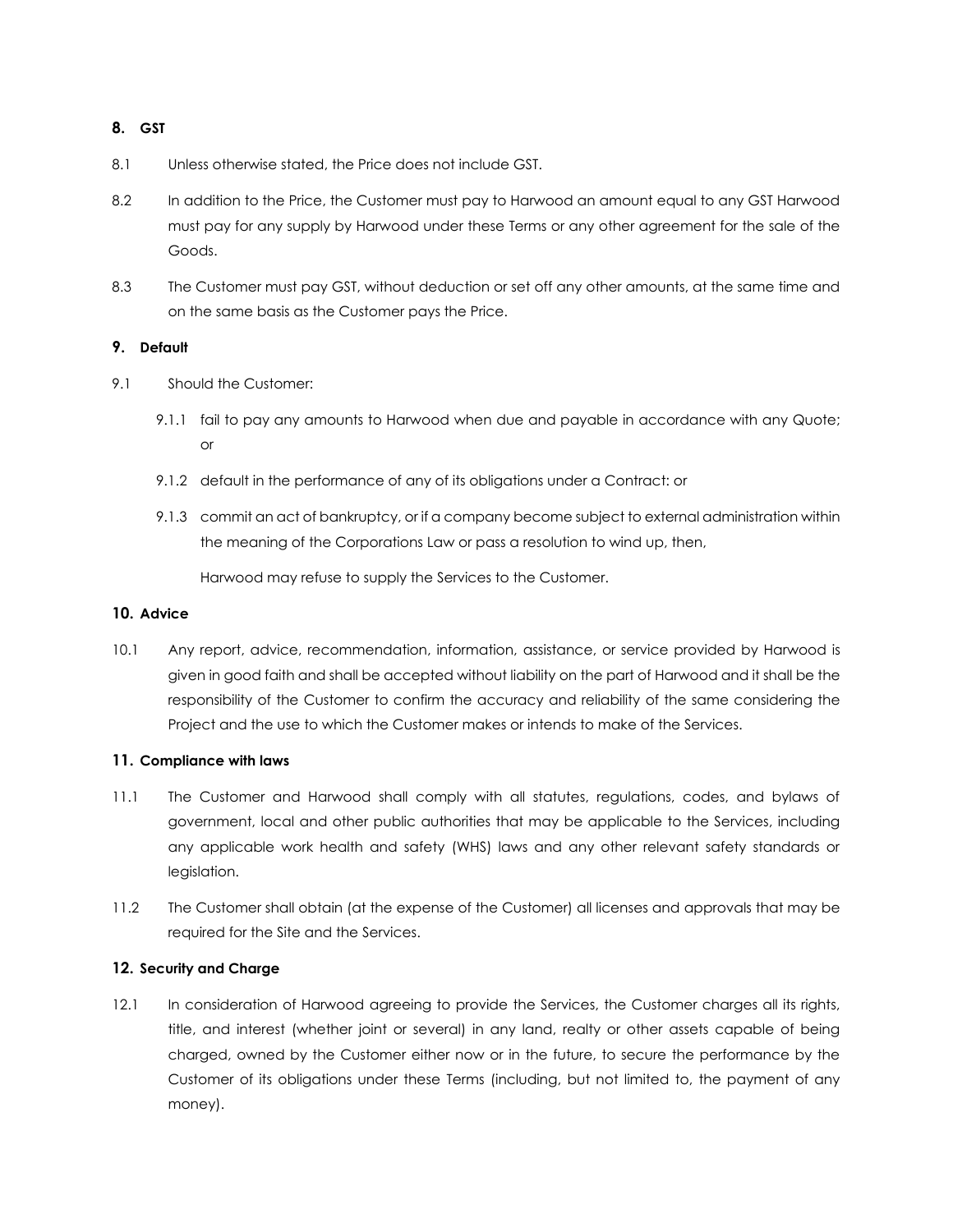- 12.2 The Customer indemnifies Harwood from and against all Harwood's costs and disbursements including legal costs on a solicitor and own Customer basis incurred in exercising Harwood's rights under this clause.
- 12.3 The Customer irrevocably appoints Harwood and each director of Harwood as the Customer's true and lawful attorney/s to perform all necessary acts to give effect to the provisions of this clause including, but not limited to, signing any document on the Customer's behalf.

# **13. Intellectual Property**

- 13.1 Where Harwood has designed, drawn, or developed Goods for the Customer, then the copyright in any designs and drawings and documents shall remain the property of Harwood. Under no circumstances may such designs, drawings and documents be used without the express written approval of Harwood.
- 13.2 The Customer warrants that all documents, plans, designs, drawings, specifications, or instructions given to Harwood will not cause Harwood to infringe any patent, registered design, or trademark in the execution of the Customer's order and the Customer agrees to indemnify Harwood against any action taken by a third party against Harwood in respect of any such infringement.
- 13.3 The Customer agrees that Harwood may (at no cost) use for the purposes of marketing or entry into any competition, any plans, documents, designs, drawings, or Goods which Harwood has created for the Customer.

# **14. Cancellation**

- 14.1 Harwood may cancel delivery of the Services at any time before the Services are delivered by giving written notice to the Customer. On giving such notice, Harwood shall repay to the Customer any money paid by the Customer for the Services which are cancelled. Harwood shall not be liable for any Loss or damage whatsoever arising from such cancellation.
- 14.2 Harwood may in its absolute discretion, by written notice to the Customer, immediately terminate these Terms or one or more Quotes (and shall have no liability for any Loss suffered by the Customer due to the termination):
	- 14.2.1 if the Customer fails to make payment of any amount due under these Terms on time or otherwise in accordance with these Terms;
	- 14.2.2 if the Customer suffers an Insolvency Event;
	- 14.2.3 if the Customer breaches these Terms or a Quote and fails to rectify the breach within 7 days of being given a notice to do so; or
	- 14.2.4 in the event of Force Majeure.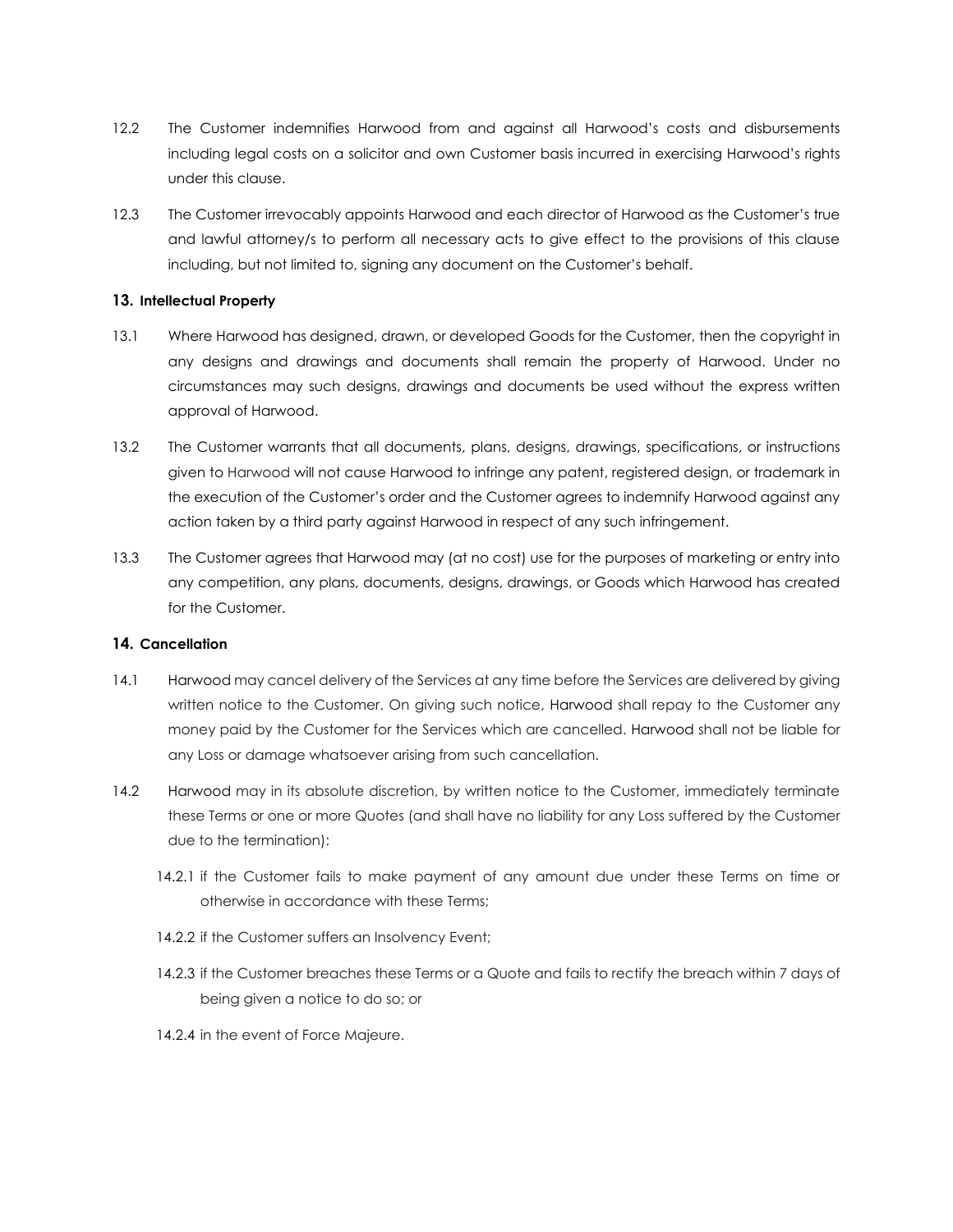- 14.3 Upon termination of these Terms, the Customer shall be liable to pay Harwood for all Services or Goods supplied by Harwood up until the date of termination, and such amounts shall be a debt immediately due and owing.
- 14.4 If Harwood terminates these Terms except for due to an event of Force Majeure, then the Customer will also be liable to pay Harwood all amounts which would have otherwise been payable under the Quote had it not been terminated, and such amount shall be a debt immediately due and owing.
- 14.5 The Customer may not cancel the Services except where expressly permitted by these Terms.

# **15. Indemnity and release**

- 15.1 Except as provided under these Terms and to the extent permitted by law, the Customer releases Harwood and its officers, employees, and agents from any and all Claims by the Customer or any of its officers, employees, agents or invitees, except to the extent that the Loss the subject of the Claim is caused by the fraudulent act or omission of Harwood (if any).
- 15.2 The Customer indemnifies Harwood against, and holds Harwood harmless from, any Losses (including any direct, indirect, special, or consequential Losses) and all interest, penalties and legal costs (calculated on a full indemnity basis) and all other professional costs and expenses suffered or incurred by Harwood arising out of or in connection with:
	- 15.2.1 any Claim made against Harwood and/or the Customer by a third party arising out of or in connection with the provision of the Services and/or these Terms;
	- 15.2.2 the Customer's breach or negligent performance or non-performance of these Terms, including any failure to pay any fees on time;
	- 15.2.3 any event or cause, beyond the control of Harwood including a Force Majeure;
	- 15.2.4 any reliance by the Customer or a third party on the Services or any advice, information or deliverable provided in connection with the provision of the Services and/or these Terms;
	- 15.2.5 the enforcement of these Terms; and
	- 15.2.6 any act, omission or wilful misconduct of the Customer or the Customer's Personnel (including any negligent act or omission).
- 15.3 The indemnities in this clause:
	- 15.3.1 are continuing obligations of the Customer, independent from its other obligations under these Terms and survive termination or expiry of these Terms; and
	- 15.3.2 are absolute and unconditional and unaffected by anything which otherwise might have the effect of prejudicing, releasing, discharging, or affecting the liability of the Customer.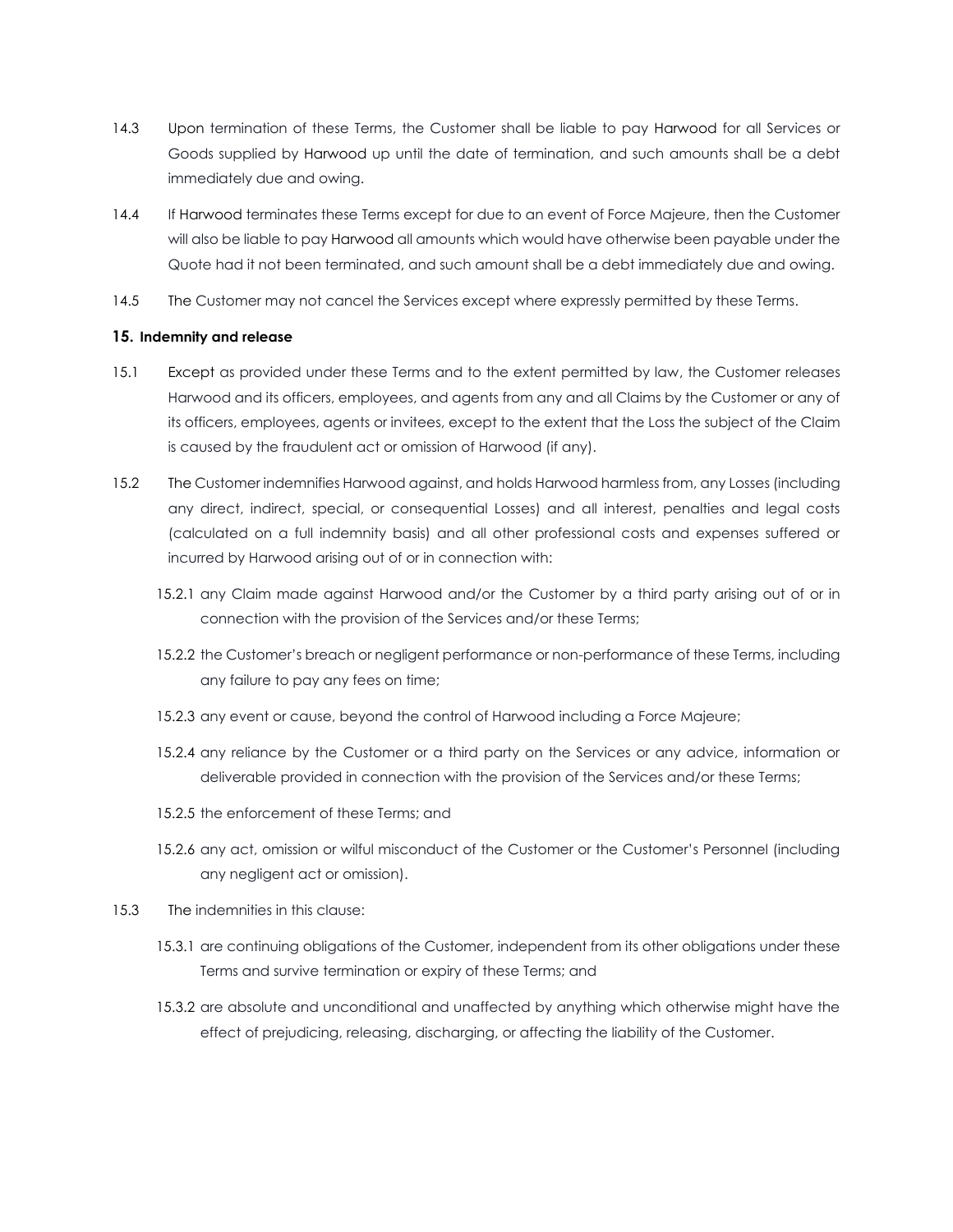# **16. Notices**

- 16.1 Any written notice given under these Terms shall be deemed to have been given and received:
	- 16.1.1 by handing the notice to the other party, in person;
	- 16.1.2 by leaving it at the address of the other party as stated in the Quote;
	- 16.1.3 by sending it by registered post to the address of the other party as stated in this Quote; or
	- 16.1.4 if sent by email to the other party's last known email address.
- 16.2 Any notice that is posted shall be deemed to have been served, unless the contrary is shown, at the time when by the ordinary course of post, the notice would have been delivered.

#### **17. No Waiver**

17.1 The failure by either party to enforce any provision of these terms and conditions shall not be treated as a waiver of that provision, nor shall it affect that party's right to subsequently enforce that provision. If any provision of these terms and conditions shall be invalid, void, illegal or unenforceable the validity, existence, legality, and enforceability of the remaining provisions shall not be affected, prejudiced, or impaired.

#### **18. Governing law**

18.1 These terms and conditions and any contract to which they apply shall be governed by the laws of New South Wales, the state in which Harwood has its principal place of business and are subject to the jurisdiction of the Courts in that state.

#### **19. Assignment**

- 19.1 The Customer acknowledges and agrees that Harwood may transfer, assign or otherwise dispose of its interest in these Terms upon giving written notice to the Customer.
- 19.2 The Customer must not transfer or assign its rights under these Terms to anyone else, without the prior written consent of Harwood, which may be granted or withheld by Harwood in its absolute discretion.

#### **20. Amendment**

- 20.1 The Customer agrees that Harwood may amend these terms and conditions by notifying the Customer in writing. These changes shall be deemed to take effect from the date on which the Customer accepts such changes, or otherwise at such time as the Customer makes a further request for Harwood to provide Goods to the Customer.
- 20.2 An amendment to any terms of these Terms must be in writing and signed by each party.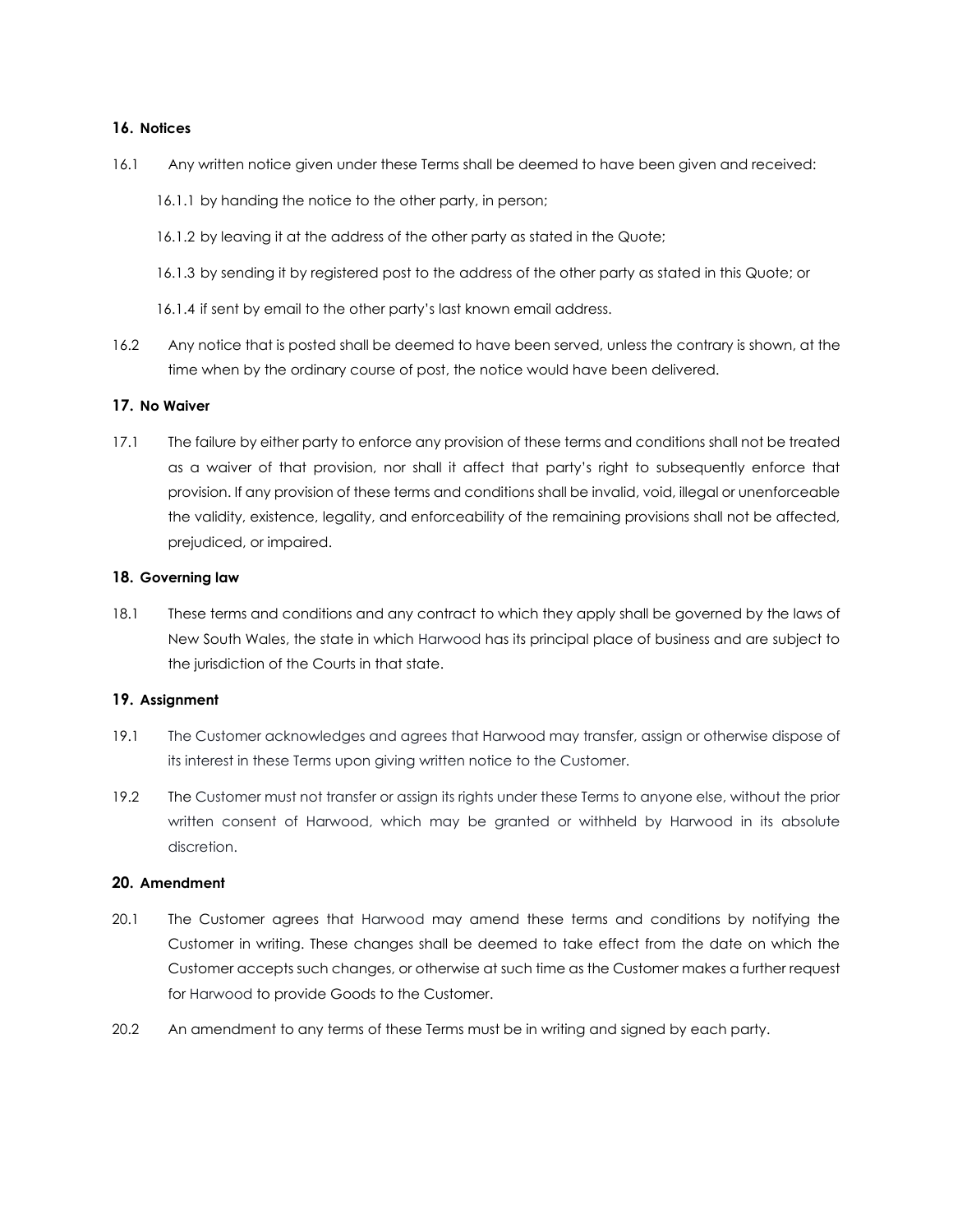# **21. Counterparts**

21.1 These Terms may be executed in any number of counterparts. All counterparts taken together constitute one instrument. A party may execute these Terms by signing any counterpart. The date on which the last counterpart is executed is the date of these Terms. Communication of the fact of execution to the other parties may be made by sending evidence of execution by email.

# **22. Costs**

22.1 The parties must bear their own costs of and incidental to the negotiation, preparation, and execution of these Terms.

# **23. Severability**

23.1 If the whole or any part of a provision of these Terms are or becomes invalid or unenforceable under the law of any jurisdiction, it is severed in that jurisdiction to the extent that it is invalid or unenforceable and whether it is in severable terms or not.

# **24. No Merger**

24.1 On completion or termination of these Terms, the rights and obligations of the parties set out in these Terms will not merge and any provision that has not been fulfilled remains in force.

# **25. Relationship of the parties**

25.1 Nothing in these Terms gives a party authority to bind any other party in any way. Nothing in these Terms imposes any fiduciary duties on a party in relation to any other party.

# **26. Entire agreement**

26.1 These Terms states all the express terms agreed by the parties about its subject matter. It supersedes all prior agreements, understandings, negotiations, and discussions in respect of its subject matter.

# **27. No reliance**

27.1 No party has relied on any statement, representation, assurance, or warranty made or given by any other party, except as expressly set out in these Terms.

# **28. Services, Documents, and variations**

- 28.1 The Customer acknowledges that Harwood is reliant upon information and/or documents provided by the Customer to Harwood for the purposes of Harwood providing any Quote for the Services.
- 28.2 The scope of the Services being provided will be as agreed upon in the Quote and where documents and/or instructions are provided by the Customer, all fees quoted or calculated are based on such instructions and/or documents.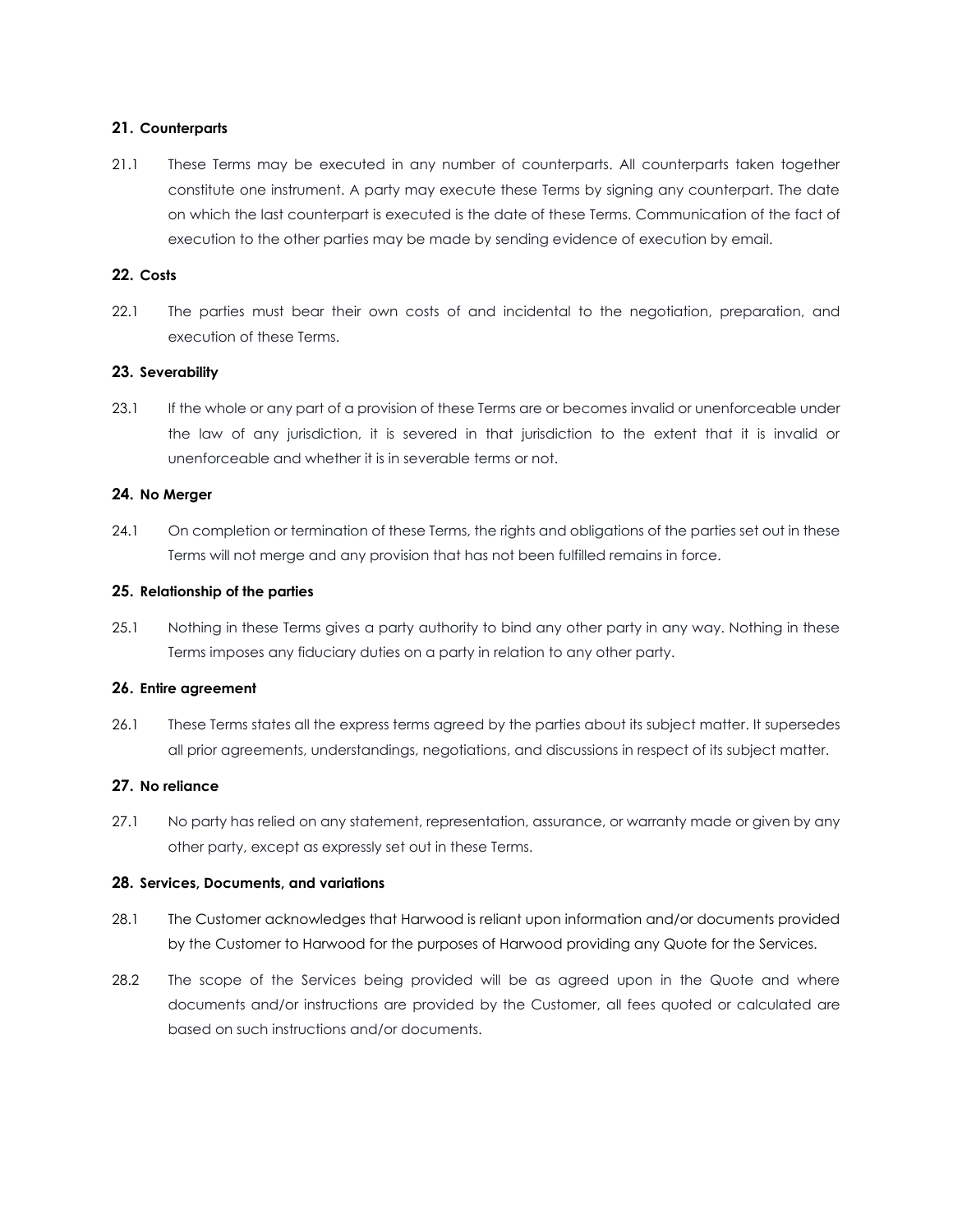- 28.3 Harwood shall be entitled to rely on the accuracy of any instructions and/or documents provided by the Customer.
- 28.4 Where Harwood prepares any documents, including any report/s, the Customer is solely responsible for reviewing them, seeking any further advice from appropriate consultants, and ensuring that they are fit for the Customer's purposes, suitable, and correct.
- 28.5 If Harwood determines that additional Services are required to be carried out, or if for any reason there is a defect or error in the documents and/or instructions provided by the Customer, then Harwood reserves the right to increase the fees payable for the Services by providing the Customer with written notice and such increases in the fees are payable immediately on demand by Harwood (unless otherwise agreed by Harwood).
- 28.6 Despite this, Harwood shall be under no obligation to vary the Services set out in a Quote even if Harwood becomes aware of the requirement for additional Services or a defect or error in the Plans. The Customer is solely responsible for ensuring the Plans and scope of Services are suitable.
- 28.7 Any variation to the information and/or documents provided after the Quote is prepared or the Services have commenced may result in a variation to the fees included in the Quote; this includes responding to requests from regulatory bodies.
- 28.8 The Customer is solely liable for the payment of any additional Services outside of the scope as agreed upon in the Quote.
- 28.9 Any dates stipulated by Harwood for the provision of the Services are approximate only and Harwood shall not be liable for any delay in delivery or provision howsoever caused.

# **29. Warranties**

- 29.1 The Customer warrants to Harwood that as at the date of these Terms and for the duration of these Terms:
	- 29.1.1 the Plans are true and correct and do not contain errors or defects and contain all information that any reasonable person in Harwood's position would need to know in order to quote and supply the Services;
	- 29.1.2 the information contained in these Terms are true and correct and it has disclosed all relevant information to Harwood to assess the credit-worthiness of the Customer;
	- 29.1.3 it has the legal right and power to enter into these Terms;
	- 29.1.4 the execution, delivery and performance of these Terms by the Customer has been duly and validly authorised by all necessary corporate action on its part;
	- 29.1.5 these Terms are a valid and binding agreement on the Customer, enforceable in accordance with its terms:
	- 29.1.6 the Customer is not suffering an Insolvency Event and no Insolvency Event is imminent;